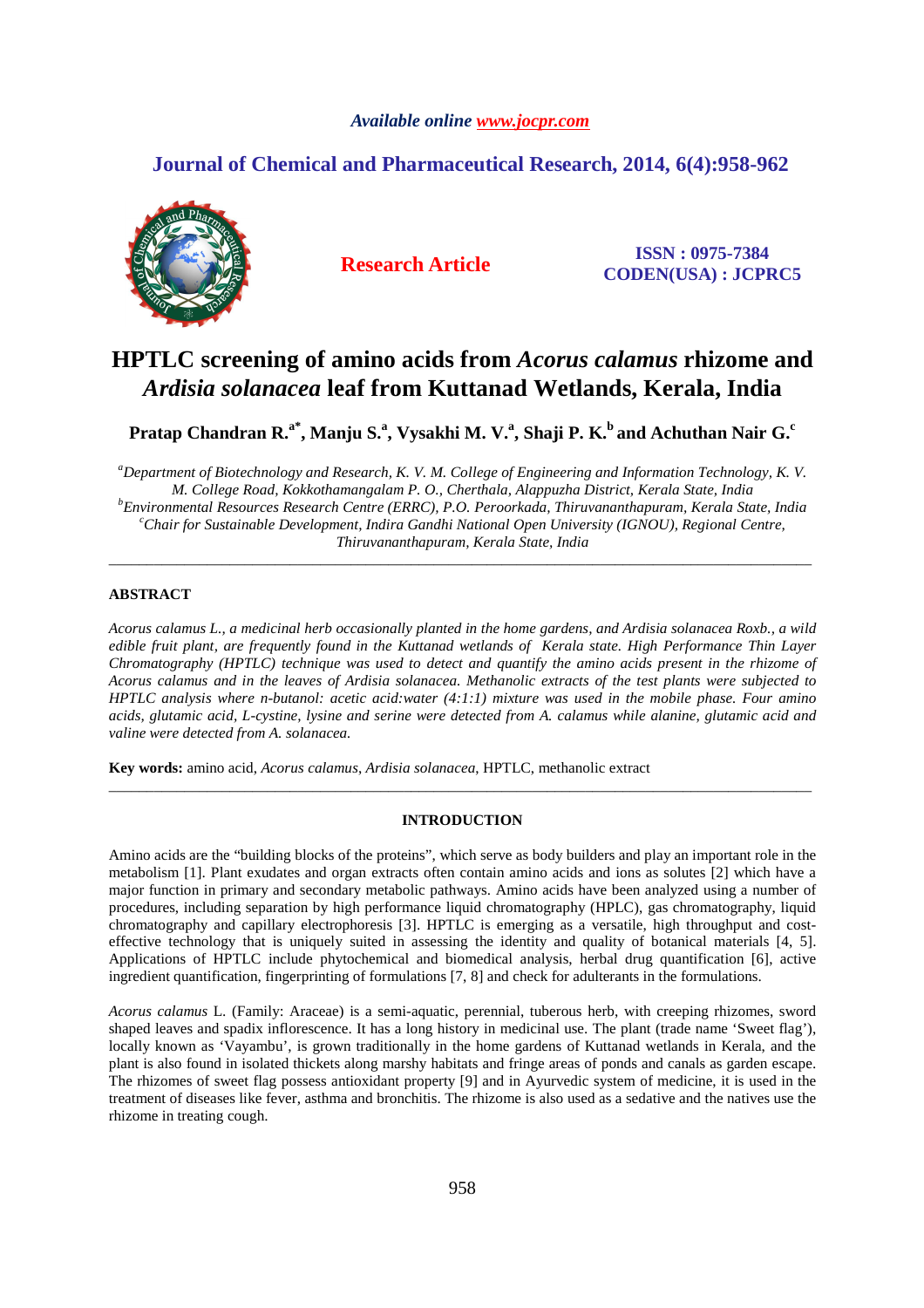*Ardisia solanacea* Roxb., a native of India, is a glabrous shrub or small tree that reaches a height of 10-15 feet tall in nature. The genus *Ardisia* is the largest in the family Myrsinaceae, and approximately 500 species of evergreen shrubs and trees are found throughout the subtropical and tropical regions of the world. They are used as fruit, medicine or as ornamental plants and possess free radical scavenging potential [10]. *Ardisia* spp. produces several groups of biologically active phytochemicals, including saponins, coumarins and quinines and is a rich source of biologically potent compounds such as bergin and ardisin [11]. The objective of the present investigation was to detect the amino acids present in the rhizome of A*. calamus* and in the leaves of *A. solanacea* using HPTLC.

*\_\_\_\_\_\_\_\_\_\_\_\_\_\_\_\_\_\_\_\_\_\_\_\_\_\_\_\_\_\_\_\_\_\_\_\_\_\_\_\_\_\_\_\_\_\_\_\_\_\_\_\_\_\_\_\_\_\_\_\_\_\_\_\_\_\_\_\_\_\_\_\_\_\_\_\_\_*

# **EXPERIMENTAL SECTION**

### **Plant Materials**

The taxonomic identity of *Acorus calamus* and *Ardisia solanacea* were confirmed by Dr. T. Shaju, Plant taxonomist, Division of Plant Systematics and Evolutionary Science, Jawaharlal Nehru Tropical Botanic Garden and Research Institute, (JNTBGRI), Palode, Kerala, and the voucher specimens of the samples were deposited in the Herbarium of Environmental Resources Research Centre (ERRC), Thiruvananthapuram, Kerala. *A. calamus* rhizome and *A. solanacea* leaves were collected from Kuttanad wetlands of Kerala State, India.

### **Chemicals**

TLC Silica gel 60 F<sub>254</sub> plates were procured from Merck, Germany. Standard amino acids (aspartic acid, arginine, cystine, glutamic acid, glycine, histidine, hydroxyproline, lysine, serine, threonine, alanine, proline, alpha-amino butyric acid, leucine, isoleucine, methionine, valine, phenylalanine, tryptophan and tyrosine) and the solvents (analytical reagent grade) were procured from HiMedia Laboratories Pvt. Limited, Mumbai, India.

### **Preparation of plant extract**

Stock solutions of samples were prepared by soaking 5 g of dried rhizome/ leaf powder in 100 ml volumetric flask with methanol for overnight and filtered through Whatman filter paper No.1. Working samples were prepared by taking 100 µl of stock solution and equally diluted (1:1 v/v) using methanol. Working samples of 2 µl from each sample preparations were used for HPTLC profiling.

### **Preparation of standard amino acids**

Standard amino acids alanine, arginine, aspartic acid, cystine, glutamic acid, glutamine, glycine, isoleucine, leucine, methionine, proline, serine, threonine and valine were prepared at a concentration of 1 mg/mL and phenylalanine, tryptophan and tyrosine were prepared at a concentration of 0.1 mg/mL in double distilled water and used for further analysis.

#### **Calibration curve of amino acids**

The working standard solution of amino acid (8 µL) was spotted to get different concentrations ranging from 120- 660 ng/spot, using a micro syringe. The working standard solution was spotted as a sharp band on 6 mm width using spray technique with a Camag 100 µL sample syringe on prelocated silica gel aluminium plate  $60F_{254}$ , (10 cm x10 cm) with 8 mm thickness using a CAmag Linomat V automatic sample applicator. A stock solution of standard amino acid of volume 8µL was spotted on to a TLC plate to obtain a concentration of 120, 280, 440 and 660 ng/spot of amino acids, respectively. The peak areas of different amino acid for each concentration were recorded and calibration curve was obtained by plotting peak areas of amino acid against applied concentration of amino acids. The result of linearity range and correlation range indicated that there was good correlation between peak area and the corresponding concentration of amino acids.

#### **Instrumentation and chromatographic conditions**

HPTLC was performed on 10 x 10 cm aluminium backed plates coated with silica gel 60 $F_{254}$  (Merck, Germany). Standard solution of alanine (10  $\mu$ L) and sample solution (8,10,12  $\mu$ L respectively) were applied to the plates as bands 6 mm wide and 10 mm from bottom edge of the same chromatographic plate by use of a Camag (Switzerland) Linomat V sample applicator equipped with a 100 µL Hamilton (USA) Syringe. Ascending development to a distance of 80 mm was performed at room temperature with n-butanol:acetic acid:water (4:1:1) as mobile phase, in a Camag glass twin-trough chamber previously saturated with mobile phase vapor. After development, the plates were air dried and then dipped in ninhydrin solution and the plates were dried in hot air oven. Quantitative analyses of the compounds were done by scanning the plates at 490 nm with a Camag TLC scanner with WINCAT software.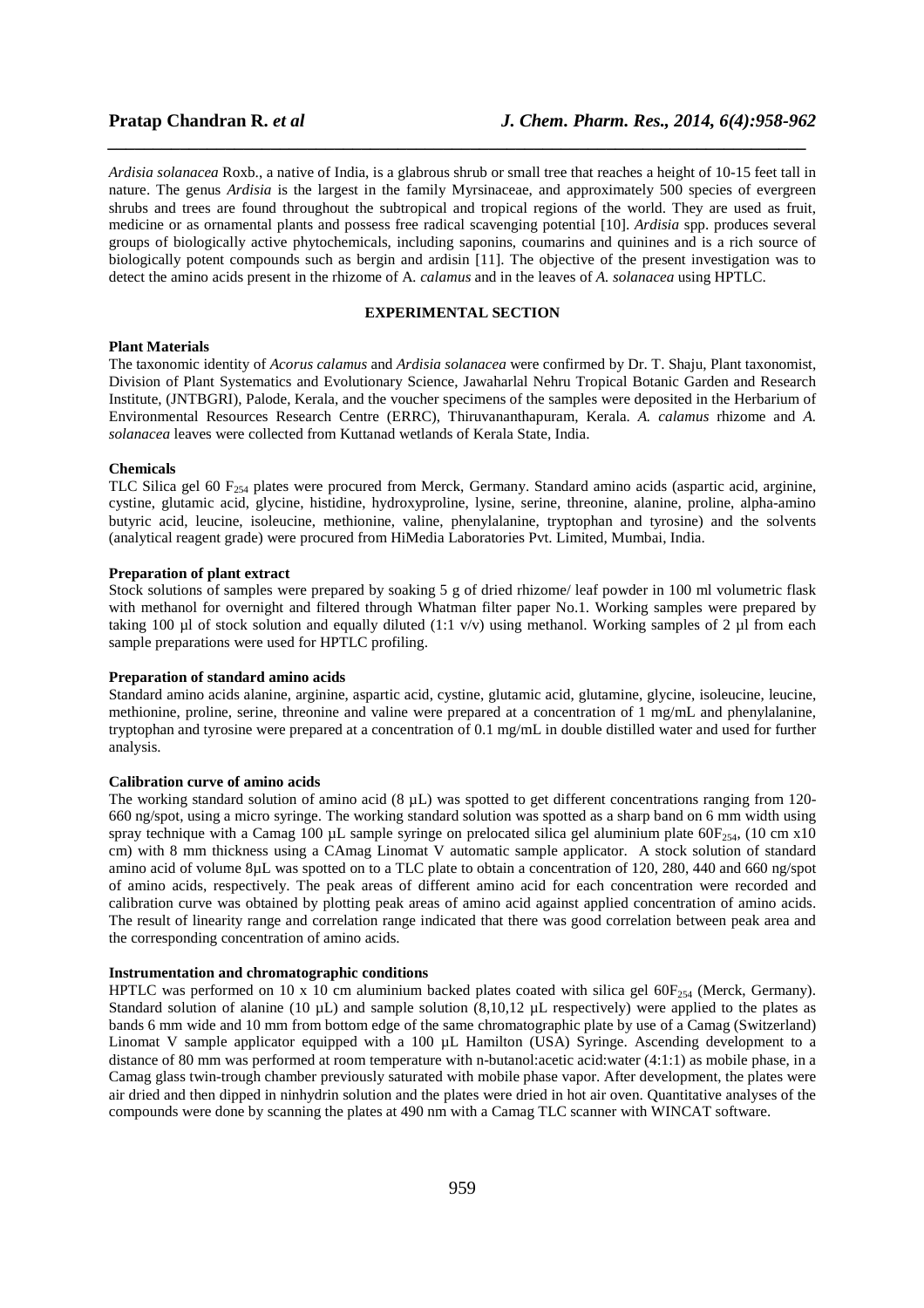### **RESULTS AND DISCUSSION**

*\_\_\_\_\_\_\_\_\_\_\_\_\_\_\_\_\_\_\_\_\_\_\_\_\_\_\_\_\_\_\_\_\_\_\_\_\_\_\_\_\_\_\_\_\_\_\_\_\_\_\_\_\_\_\_\_\_\_\_\_\_\_\_\_\_\_\_\_\_\_\_\_\_\_\_\_\_*

For the detection of amino acids, various solvent compositions of mobile phase for HPTLC analyses were examined in order to achieve high resolution and reproducible peaks. The mobile phase with the composition of nbutanol:acetic acid:water (4:1:1) showed high resolution and repeated results which confirmed their efficiency and accuracy*.* The methanolic extracts of *A. calamus* and *A. solanacea* showed the presence of different amino acids with different Retention factor  $(R_f)$  values ranging from 0.04 to 0.43.

In the case of methanolic rhizome extract of *A. calamus,* four amino acids were detected. They were glutamic acid (Figure 1), lysine (Figure 2), serine (Figure 3) and L- cystine (Figure 4). Glutamic acid content was 10.82 ng/ µL and the lysine content were 9.43 ng/  $\mu$ L. The serine and L- cystine contents in the samples were given in table 1. From the results it was concluded that L- cystine was the major amino acid present in the sample. It has been widely used in chemotherapeutic treatment for leukemia and is also a major constituent of biologically active molecules like glutathione [12].



**Figure1. Peak representing glutamic acid Figure 2. Peak representing lysine** 



**Figure 3. Peak representing serine Figure 4. Peak representing cystine**  $\blacksquare$  **Figure 4. Peak representing cystine** 

Total seven amino acids were detected in *A. calamus* and *A. solanacea*. The alanine with the R<sub>f</sub> value 0.22 is common in all vegetative parts of plants. The glutamic acid with  $R_f$  values 0.17 and 0.18 respectively were found in *A. solanacea* leaf and *A. calamus* rhizome. In the case of *A. solanacea* only three amino acids were detected. They were alanine (Figure 5), glutamic acid (Figure 6) and valine (Figure 7). Alanine content was 33.75 ng/  $\mu$ L and glutamic acid and valine contents were given in table 1. Alanine was the predominant amino acid present in *A. solanacea*. Alanine is an important source of energy for muscle tissue, brain and central nervous system and strengthens the immune system by producing antibodies and helps in the metabolism of sugars [13]. Glutamic acid is responsible for the activation of brain [14] and this amino acid was found in both the plants.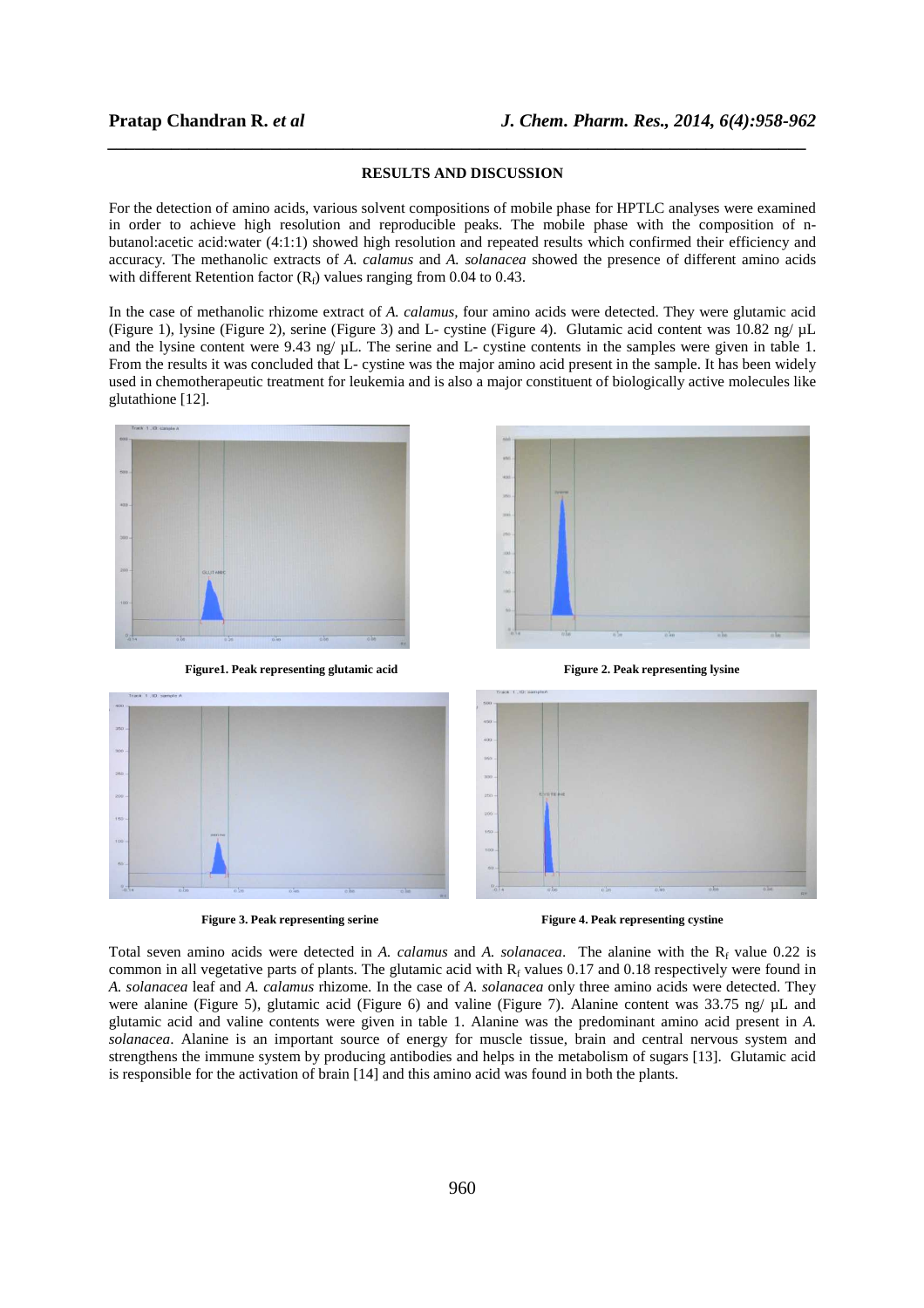# **Pratap Chandran R.** *et al**J. Chem. Pharm. Res., 2014, 6(4):958-962*



**Figure 5. Peak representing alanine** 



**Figure 6. Peak representing glutamic acid Figure 7. Peak representing valine Figure 7. Peak representing valine** 



| Table 1. Peak table for amino acid profile |  |  |  |  |  |  |
|--------------------------------------------|--|--|--|--|--|--|
|--------------------------------------------|--|--|--|--|--|--|

| Name of the plant | Amino acid    | <b>Retention</b> factor | Height | Area    | Concentration |
|-------------------|---------------|-------------------------|--------|---------|---------------|
|                   |               | $(R_0$                  |        |         | $(ng/\mu l)$  |
| A. calamus        | Glutamic acid | 0.18                    | 113.44 | 3750.60 | 10.82         |
|                   | L-cystine     | 0.04                    | 231.26 | 3327.23 | 26.4          |
|                   | Lysine        | 0.06                    | 229.41 | 3953.79 | 9.43          |
|                   | Serine        | 0.18                    | 71.54  | 1518.36 | 5.4           |
|                   | Alanine       | 0.22                    | 46.89  | 966.78  | 33.75         |
| A. solanacea      | Glutamic acid | 0.17                    | 15.75  | 181.88  | 13.5          |
|                   | Valine        | 0.43                    | 214.28 | 6374.21 | 4.32          |

Cystine is required for skin formation, for elasticity and texture of skin, detoxification of body, important in collagen production, slow down the aging process, deactivates free radicals and has the capacity to neutralize toxins. It also aids in protein synthesis and presents cellular change [13]. Valine is involved in many metabolic pathways and is considered indispensable for protein synthesis and optimal growth [15]. Amino acids from medicinal plant, *Cassytha filiformis* were screened using HPTLC method [16] and HPTLC fingerprints can also be used for documentation and quantification of chemical markers to identify morphological and geographical variation in herbal raw materials [17, 18] and this also offers better resolution and estimation of active constituents with reasonable accuracy in a shorter time [19].

### **CONCLUSION**

Different amino acids, glutamic acid, lysine, serine and L-cystine were detected from *A. calamus* rhizome and glutamic acid, alanine, and valine were detected from *A. solanacea* leaf in appreciable quantities. The results indicate the possibility of utilizing these otherwise underutilized plants as food supplement including cattle feed.